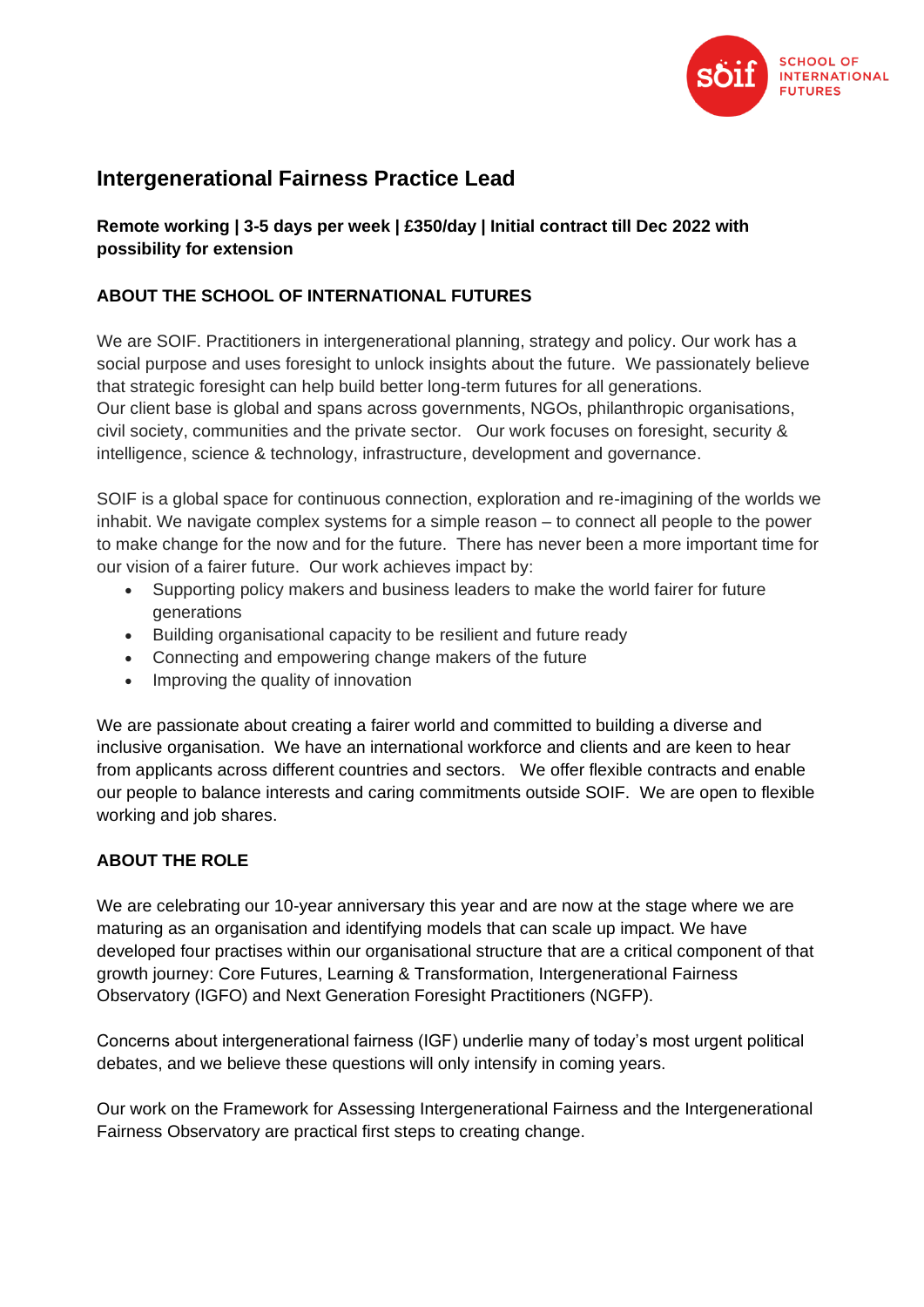

Our IGF framework includes 3 dimensions: building institutions for intergenerational assessment; conducting National Dialogues for the Fair Future We Want; and running IGF assessments. It is used for scrutiny by citizen journalists and national supreme audit commissions and parliaments. It is used by civil servants and business people to improve the design of their policies and programmes. It is also being used to build broad political support for innovative, intergenerationally fair - and sometimes difficult - policies around climate change and other transformations.



You can read more about our intergenerational fairness work, including the Fairness Assessment Framework, on our [Intergenerational Fairness Observatory w](https://soif.org.uk/igf/)ebpage and [this blog](https://www.icaew.com/insights/covid-19-global-recovery/intergenerational-fairness/policy-taking-intergenerational-fairness-into-account) on th[e](https://www.icaew.com/insights/covid-19-global-recovery/intergenerational-fairness/policy-taking-intergenerational-fairness-into-account) Institute of Chartered Accountant's website. The Fairness Assessment Framework is a tool developed with [Gulbenkian Foundation in Portugal](https://gulbenkian.pt/de-hoje-para-amanha/en/public-policies/) that is being applied in different ways, including as a [FutureCheck pilot](https://www.appgfuturegenerations.com/future-check) in the UK Parliament to scrutinise upcoming legislation (read our collaborator [APPG Future Generation's blog\)](https://medium.com/soifutures/future-check-for-intergenerational-fairness-3f38ac98758b).

## **WHAT WE ARE LOOKING FOR**

We are looking for an ambitious and senior policy-maker to join our Senior Management Team and lead our Intergenerational Fairness Observatory (IGFO). You will support the growth of this practice and help scale up the adoption of the framework and tool by interested parties, including across governments in Europe and beyond, OECD, UN, with the investment community, mayors, and with groups of citizen journalists.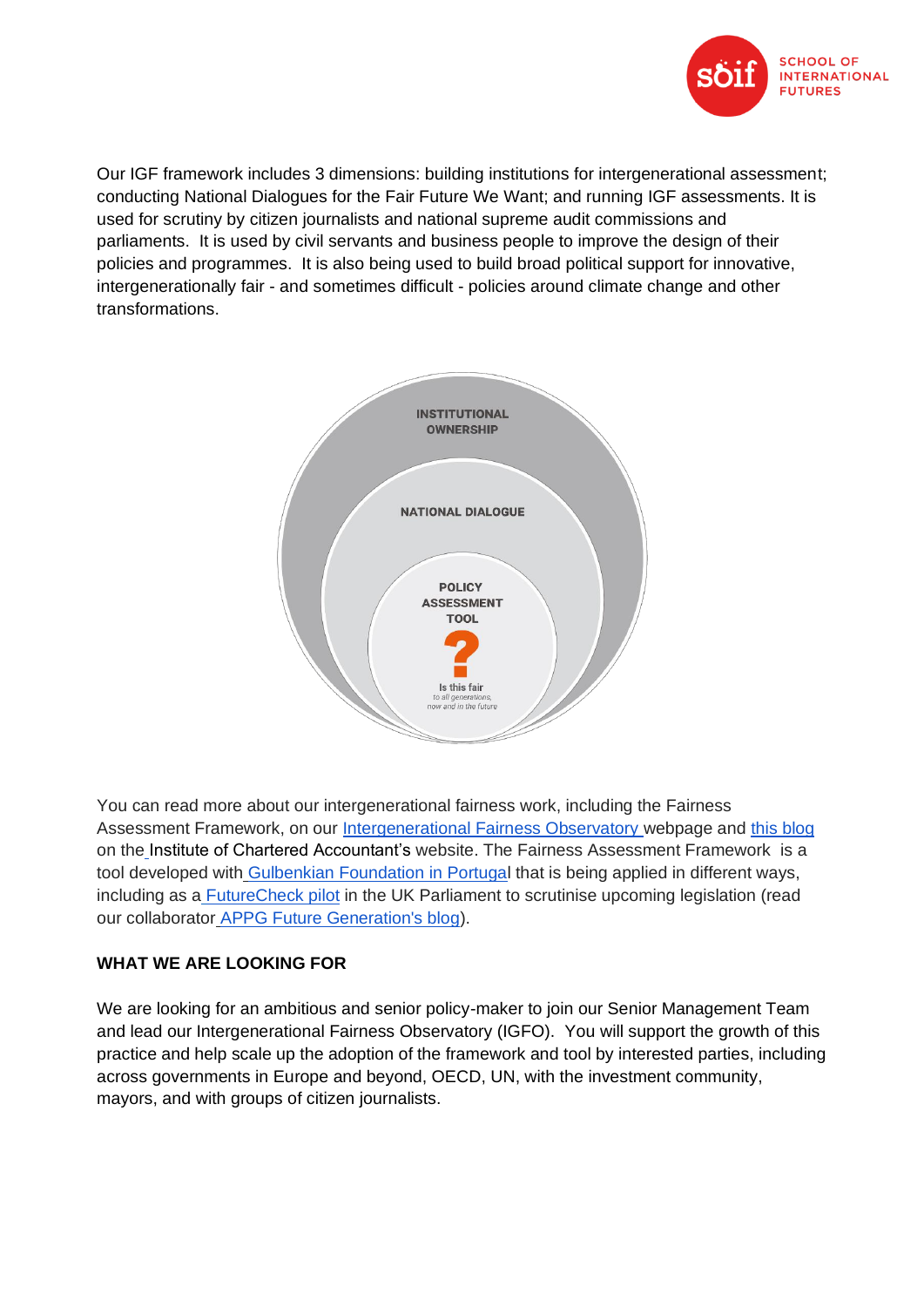

You will lead a rapidly growing IGFO team to design and deliver a wide range of international projects, including national dialogues, capability building and advocacy. You will be highly experienced and entrepreneurial with strong writing skills and the ability to build networks and tell a compelling story about impact.

# **RESPONSIBILITIES**

The Practice Lead is responsible for setting the strategic direction of the practice, driving thought leadership, building relationships and ensuring the work of the practice delivers impact. Responsibilities include:

| Setting strategic<br>direction                        | Develop and implement a strategy that sets out practical<br>and realistic steps to grow and build the practice, in line with<br>organisational priorities<br>Develop a practice plan with objectives, organising<br>$\bullet$<br>principles and tangible KPIs<br>Frame and develop our thinking and expertise on<br>$\bullet$<br>intergenerational futures - including developing the product<br>offering and building the IGF network and community |
|-------------------------------------------------------|------------------------------------------------------------------------------------------------------------------------------------------------------------------------------------------------------------------------------------------------------------------------------------------------------------------------------------------------------------------------------------------------------------------------------------------------------|
| Leadership                                            | Champion SOIF's organisational values and work according<br>$\bullet$<br>to the principles and priorities of the organisation<br>Lead, motivate and empower the practice team<br>$\bullet$<br>Ensure the right teams are in place, with the right skills and<br>$\bullet$<br>resources to deliver projects and activities within the<br>practice<br>Set direction and ensure team members are supported                                              |
| Practice development<br>and stakeholder<br>engagement | Develop strategic relationships with key stakeholders<br>$\bullet$<br>Build and nurture a pipeline of collaborators and clients to<br>Establish practice visibility and influence through thought-<br>$\bullet$<br>leadership, product development and communications<br>Develop and write proposals to build the practice, and as<br>$\bullet$<br>appropriate act as the principal on new projects                                                  |
| Implement the strategy                                | Establish working practises and processes that will help the<br>$\bullet$<br>practice scale and become sustainable and autonomous<br>Design projects, tools and approaches that can deliver the<br>$\bullet$<br>practice's objectives<br>Support teams to synthesise and communicate work<br>Oversee the quality of work in the practice, ensuring that it<br>$\bullet$<br>delivers impact within available resources                                |